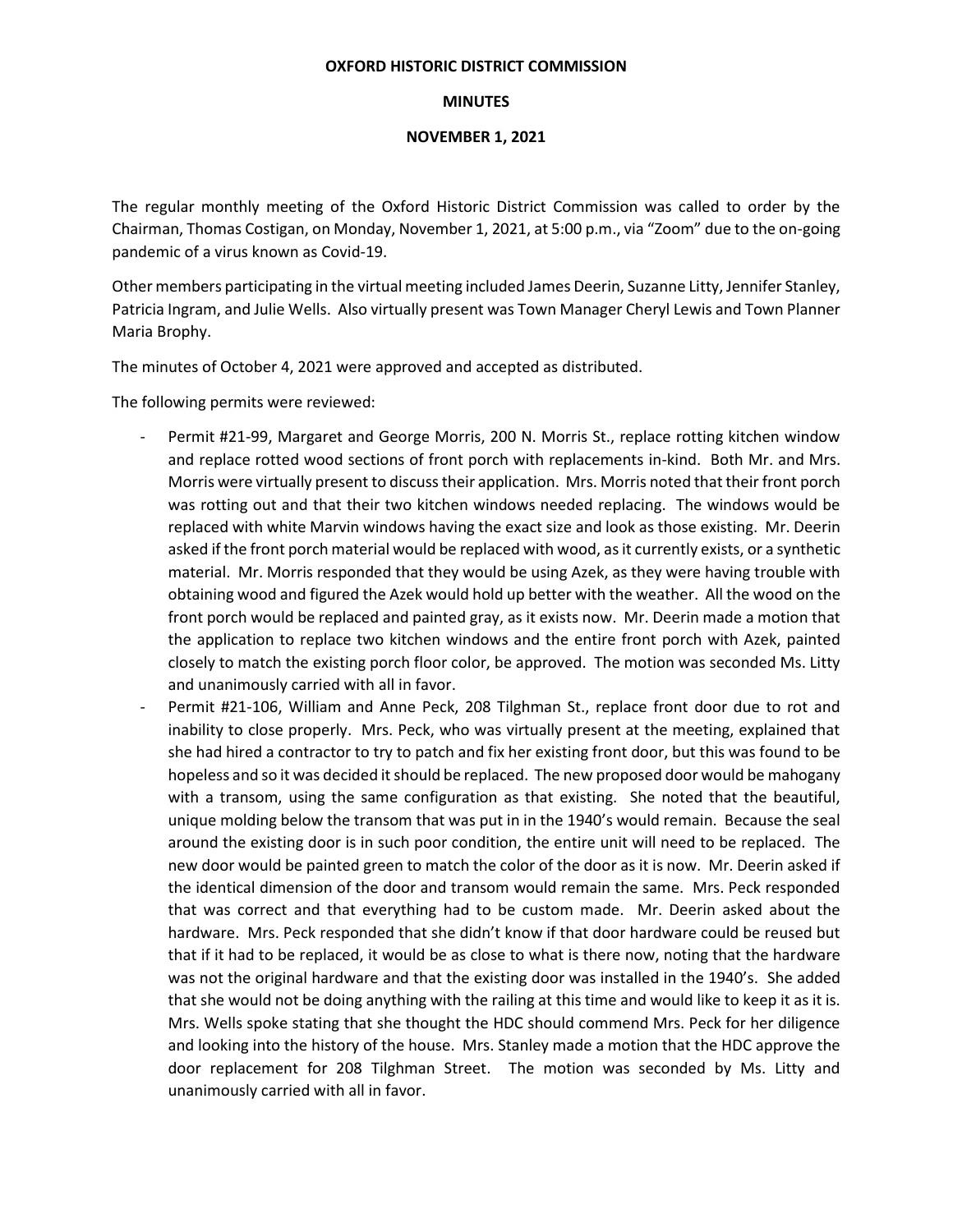- Permit #21-105, Kelley and Claire Selph, 105 High Street, install Gutter Helmet brand gutter covers over existing gutters on front and back of shed. Mr. Selph, who was virtually present, spoke stating he has a shed on his property which has several walnut trees nearby which deposit leaves and debris into his gutters. The plan is to install white gutter helmets to his existing white gutters. Mrs. Stanley made a motion to approve the application for gutter helmets for the building at 105 High Street. The motion was seconded and unanimously carried. Mr. Deerin questioned if gutter helmets or other systems like that should require HDC approval. Mrs. Stanley agreed. Town Manager Cheryl Lewis spoke stating that sometimes the commission wanted to see gutters and perhaps the commission should provide the office with a list of things they think are appropriate or not. Mr. Deerin responded that in this case, the applicant was just talking about a gutter protection system, not a changing the gutters. Manager Lewis responded that if that be the case, the office would no longer be submitting this type of application to the HDC.
- Permit #21-100, Bernhard Witter, 213 South St., replace 7 windows in older part of property. Neither the applicant nor a representative was virtually present. The commission decided to hold off on reviewing the application until all other applications were completed but still no one ever showed up virtually to discuss the permit. Because Mr. Witter referenced in his application that the windows he wanted to replace were in the older portion of his home, and because some of his windows have the older, "wavy" glass in them, it was agreed to table the application until Mr. Witter, or his representative, were available to properly discuss the permit.
- Permit #21-97, James Dewar, 106 N. Morris St., return front porch to original structure; addition of storage area and exercise room and walk-in closet; repairs as appropriate to front fascia and soffits. Dr. Dewar was virtually present and explained to the commission that several years ago he had built a second floor porch to the front of his home. He stated that because he does not use it and it needs repairing, he would like to remove it and change it back to the way it looked in the 1980's, with a double hung window on the second floor, in place of the second floor open porch. In addition to that, he explained that in the rear of the house he would like to build out a 167' sq. ft. enclosure to use as a downstairs storage area. The expansion would leave his house occupying 32% of the lot size. Chairman Costigan applauded Dr. Dewar for what he wanted to do to the front of the house but had questions as to the proposed addition on the back, particularly with regards to the absence of any elevation drawings and lack of any details with regards to windows, the roof, etc. All the members agreed that more information was needed and therefore it was decided to table discussion of this portion of the application until the commission's next meeting pending additional information provided by Dr. Dewar. Chairman Costigan stated that the description for the work request for the front of the house was adequate and that the request was to be undoing some things from the past along with maintenance items. Mrs. Stanley stated that it was important to see the window to make sure it would match those that are predominant in the house. Dr. Dewar noted that the window will be 2 over 2, the same as others in the house. Mr. Deerin asked about the sliding glass door on the second floor. Dr. Dewar responded it would be removed and relaced by a single double hung window. Mrs. Stanley made a motion that the commission approve returning the front porch to its original structure at 106 N. Morris Street and that the commission hold for additional information on the plan for the a back addition. The motion was seconded by Mrs. Ingram. Mr. Deerin asked for an addendum to the motion, that the commission is basically approving the removal of the existing second story portion of the front porch and the replacement of the existing sliding glass doorway with a single, double hung window and restoration of the first floor porch to the original as shown in the photos as provided by the applicant. Dr. Dewar noted that he was going to keep the existing first floor porch along with the gingerbread on the front of the house which goes up to the peaks of the roof. He also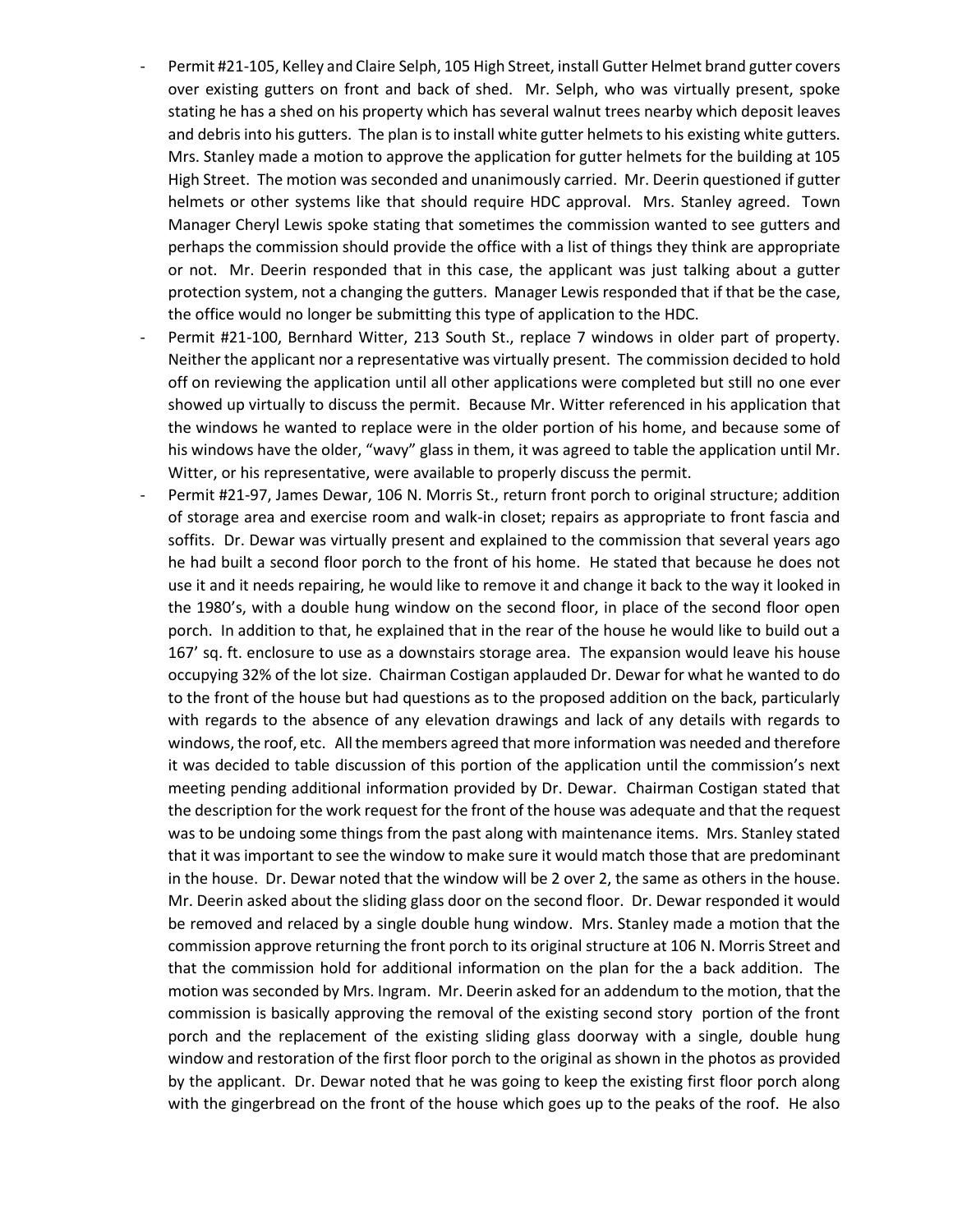noted that he would not be touching the first floor. This prompted Mr. Deerin to ask if the applicant was going to replace the porch roof. Dr. Dewar responded that the roof has a slope of about 3 or 5 degrees, but he would like to change it so that it looks like the photo from the 1980's. Mr. Deerin noted that the plan for the first floor should include a new roof, removal of the balustrade around the second floor and leaving the first floor porch the way it is now. Ms. Litty stated she wanted to see a drawing reflecting these items. Mrs. Wells agreed with Ms. Litty and asked Dr. Dewar what kind of roofing he would be using. Dr. Dewar stated it would be metal, having the same color as his bay window, dark red or dark orange red. Chairman Costigan stated he thought the commission understood what Dr. Dewar wanted out front and that a motion had been made and seconded and asked if all we in favor. Mrs. Stanley pointed out that a lot of changes had been discussed from what the commission originally thought was a simple porch plan and maybe an amended motion should be made. Mr. Deerin agreed and revised the motion as follows: with respect to the application for 106 N. Morris Street, for the return of the front porch to the original structure, I move that we approve that subject to the understanding that there will be a new roof installed over the front porch that will incorporate a standing seam metal roof the same color as the metal roof over the bay window in the front and that the remainder of the front porch will remain as is, shown in picture #2, of the 1980 renovations. The motion was seconded by Ms. Litty and unanimously carried with all in favor. Chairman Costigan suggested to Dr. Dewar he get in touch with the town office for better guidance as to what the commission needed to see for the rear addition in terms of elevation. Mr. Deerin added to his motion that with respects to the second part of the application for 106 N. Morris Street, the addition on the rear of the property, the commission defer any decision on that until the applicant can provide additional information regarding the elevations and things of that nature, of which the town office can provide guidance.

- Permit #21-104, Richard Schramm, 208 S. Morris St., install two 120-gallon LP tanks and gas fired combination boiler in place of the current oil fired boiler. Mr. Schramm, who was virtually present, noted that when he bought his house in 2006, there was a boiler and fuel oil tank in place underground. The underground tank was recently cleaned and inspected, no leakage found, and was filled with cement. Mr. Schramm explained that he now wanted to replace the oil fired boiler with two propane units and install the two tanks on the outside, near his house. They would be hidden by an enclosure using the same siding as found on the house. Chairman Costigan stated that in looking at the photos provided by Mr. Schramm he was concerned that there was something close by, on the ground, in the vicinity of the proposed tanks, that looked like a dryer vent or electrical outlet. Mr. Schramm responded that that was an old, unused vent that would be removed. Two stakes, shown in a photo attached to the application, represent where the posts will be for the enclosure of the tanks. A motion was made by Chairman Costigan that the commission approve the installation of two 120 LP tanks and appropriate screening to hide the tanks from public view. The motion was seconded by Ms. Litty and unanimously approved with all in favor.
- Permit #21-66, David Poe and Constance Vaught, 301 N. Morris St., revision to previously approved permit for conservatory addition on second floor above sunroom; interior elevator. Residential designer, Timothy Kearns, was virtually present to discuss the revisions to the previously approved application. Mr. Kearns explained that the owners were looking to make three new changes as follows: 1) there will be vertical clear story windows, 24" tall, which would raise the roof by about 18", 2) a standing seam metal roof which would be placed on the entire addition and would match the existing one story front porch, and 3) trapezoidal windows in the center of the rear façade would be a pair as opposed to a single unit. Mr. Deerin asked if the new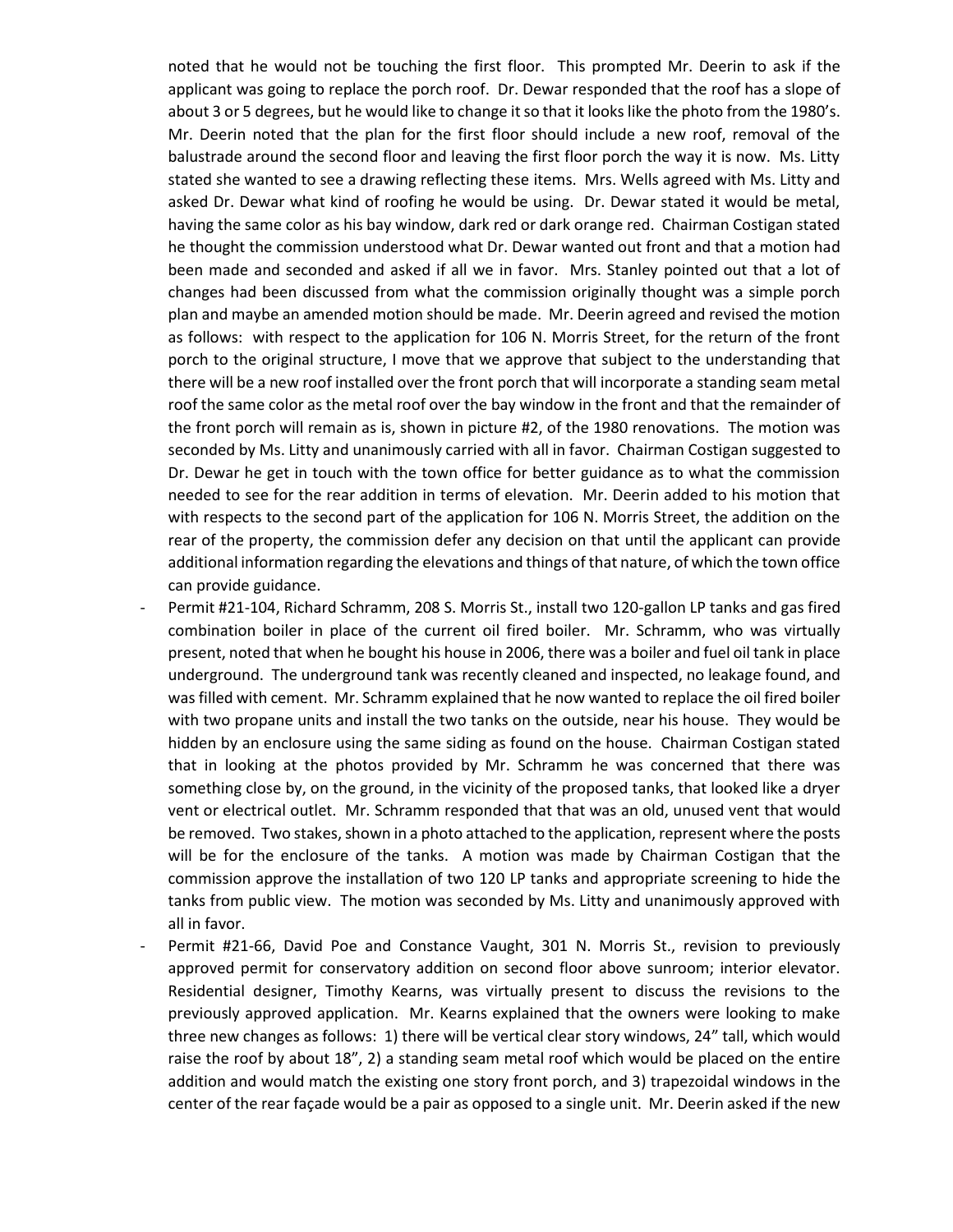addition roof would be the same height as the existing roof. Mr. Kearns responded it would be much lower. To clarify, Mr. Deerin asked if that meant the height on the back would be below the peak of the roof of the main house. Mr. Kearns responded that was correct and would be about 18" or less than the main portion of the house. Mrs. Wells asked if any of the proposed work could be seen from the front. Mr. Kearns responded that it could but only if one stood to the north and faced the house. Ms. Litty asked if the windows on the  $3<sup>rd</sup>$  floor were up higher than they previously were shown. Mr. Kearns responded that was correct. Originally skylights had been proposed but there were concerns over leaking problems and both the builder and roofer weren't comfortable about installing them, so the plans were changed to incorporate clear story windows. Chairman Costigan made a motion that the previously approved addition to 301 N. Morris St., on the rear, be amended with changes as shown on the application dated 10/23/21 describing a conservatory addition on the second floor above an existing sunroom as shown on the plans. Mr. Deerin asked if the plans they were dealing with were the ones dated October 24. Chairman Costigan responded the application he was looking at was dated 10/23/21 but he was aware there was some juggling to get the new plans in so they may be dated a day later. Mr. Deerin responded he just wanted to be clear that those were the plans the commission was dealing with. Chairman Costigan confirmed that they were. The motion was seconded by Mrs. Stanley and unanimously carried by all in favor.

- Permit #21-102, Philip Layton and Dana Fitzsimmons, 508 Valliant's Lane, new porch, second story addition, and first story addition; new siding, trim, shutters, and roofing. Both Christine Dayton and Nick Cappella from Christine Dayton Architects were virtually present to discuss the application with Mr. Cappella handling the presentation. Chairman Costigan pointed out that the commission had already had consultations with regards to this property and asked Mr. Cappella to highlight any significant changes that the commission might have already seen. Mr. Cappella explained the changes beginning with the side of the house facing the Strand, where one of two front doors is located (though the other front door, facing Valliant's Lane, is considered the true front door). It is here a new porch will be added. On the side of the house, where the true front door is located, facing Valliant's Lane, an existing porch will be rebuilt. The roof over the new porch would have composition shingles. An addition will be built on the east side of the house, along with a second floor addition that will have shed dormers instead of the gable dormers, which had previously been presented and discussed. It will also contain two windows at the gable end of the second floor. The windows will be all clear. Mr. Deerin asked if the all the windows would be one over one except for small windows on the second floor which would be single light windows. Mr. Cappella responded that was correct. He added that there would be new wood shutters and new cement, horizontal Hardie plank siding. The addition would be painted light gray to match the existing portion of the home and the new second story would have the Hardie plank shingles also painted light gray. Chairman Costigan asked if the first floor siding would be regular lap siding. Mr. Cappella responded that was correct. Mr. Deerin stated that with respect to the application relating to 508 Valliant's Lane for a new porch, second story addition, and first story addition, new siding, trim, shutters, and roofing, as shown on the architectural plans and specifications dated October 18, 2021, he would move that the commission approve those renovations and changes. The motion was seconded by Mrs. Stanley and unanimously carried.
- Permit # 21-92, Swallows 200, LLC, 200 Tred Avon Avenue, demolish kitchen addition and nonhistoric shed and doghouse; construct a new rear deck, historic front porch, extend height of parapet to match front, extend rear bay to second floor, restore historic windows, shutters, front door system, add new fence, repaint house, add new HVAC, new windows, and doors on first floor wing, and new bay. Architect Christine Dayton presented the application for the property owner.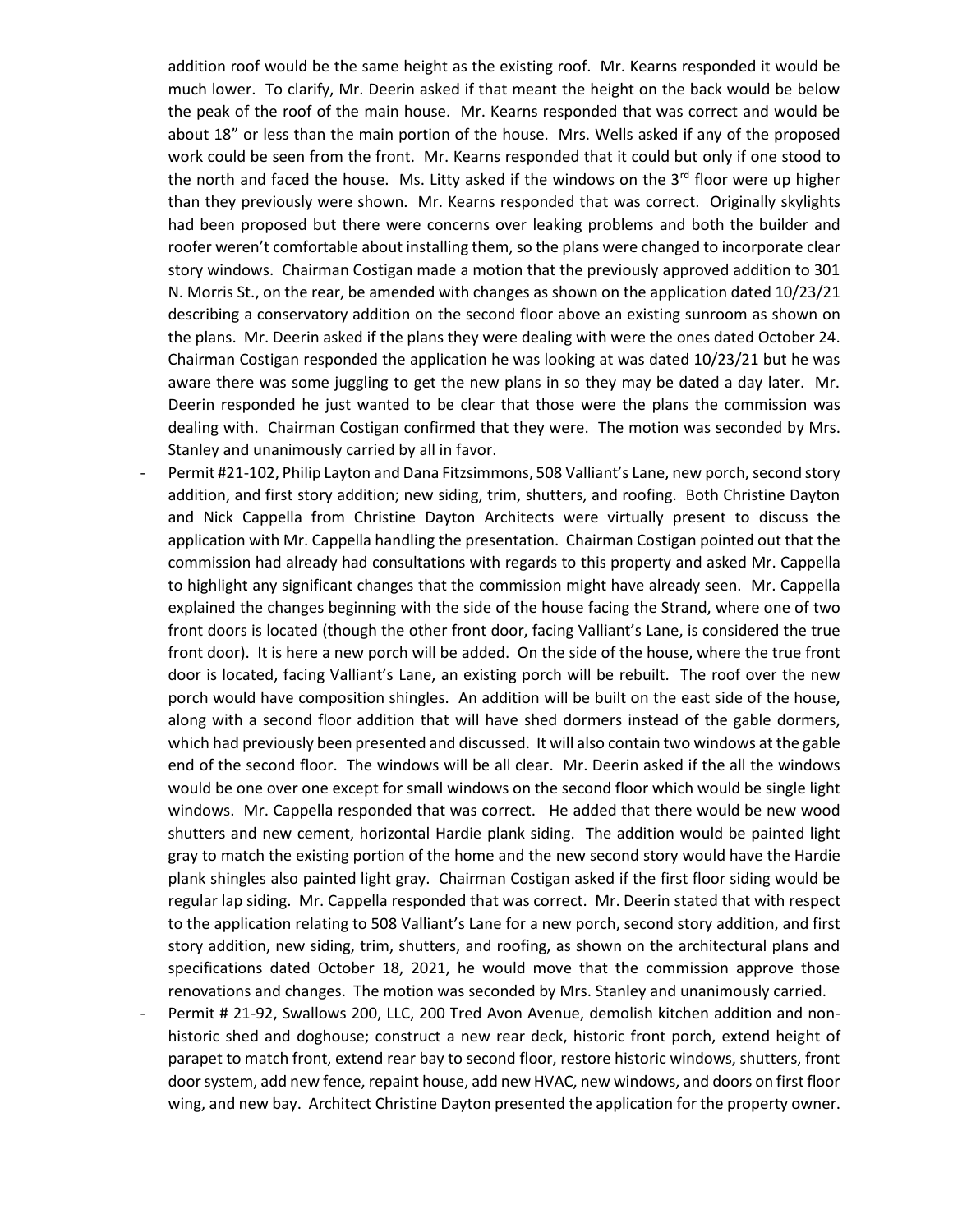Ms. Dayton noted that since last meeting with the HDC, she and the owner had been before the Planning Commission who approved the owner's request to restore the front porch on the street. In going over the plans, the front elevation, east side, illustrated the proposed front porch and request to put in 2 over 2 windows facing Tred Avon Avenue. The north elevation showed the proposal to extend the parapet straight on that side, with no decorative elements. The rear, west elevation illustrated keeping the parapet all the way around and introducing scuppers to drain the roof that would come down mainly on the south side. The rear, east elevation illustrated the extension of a bay window up to the second story and proposal to remove the kitchen addition that exists and introduce a single door along with a pair of French doors with side lights and full length shutters to match the other shutters on the house. Also, on the left side south elevation, new windows will be introduced on the first floor that one cannot see presently because the area is covered by the kitchen addition. Also being proposed is the removal of two existing structures that are on the property which are contemporary and not original to the property. The plan also showed the type of fence the owner was requesting to go around the property along with weathered teak decking that he would like to use on the new porch deck that would replace the existing kitchen. Proposed colors and an image of what the house would look like were also provided. Chairman Costigan asked if the rear exit and French door would have any sort of roof overhang. Ms. Dayton responded that they were not proposing to touch the roof line at this time and that the French doors would be coming out of a bedroom and the other single door will be exiting a kitchen. Chairman Costigan asked if the raising of the parapet wall was being done to accommodate the second bay window. Ms. Dayton responded that it was not and that it was more of an aesthetic that they were looking for rather than a step down because the roof line is so chopped up and they just wanted to clean up the lines as one comes around the house along with helping to receive the roof line of the second bay. Chairman Costigan asked if the second bay unit would work without increasing the parapet. Ms. Dayton responded that it was feasible. Chairman Costigan expressed his concerns over the fencing stating that currently there is an iron hoop and hook fence on the Tred Avon Ave. side which blends into the environment as opposed to a white picket fence and that no other houses on that street have a fencing which boxes in their property. He asked if any consideration had been given to parking. Ms. Dayton responded that they had not done a landscape design at this point. Chairman Costigan noted that the property consisted of a rectangular shaped lot and asked if consideration could be given to clipping the corner of West Street and Division Street to soften the look of the fence as he had concerns about large trucks going down Division Street and making that corner. Ms. Dayton responded that the request would have to be taken in consideration and that there were large rocks there now that defined that turn. Mr. Deerin asked about a photo shown with the application titled "P1" that showed a picket fence along the side of the house. He asked if that fencing had gone around the house or just the front. Ms. Dayton responded that they had contacted MD Historic Trust to get information for this project but the only images they were able to retain were those found in the Douglas Hanks book "Oxford Then and Now". Mrs. Wells stated that she too had tried to get some information and was waiting to hear back. She added that though she was a non-voting, alternate member on the OHDC, she still wanted to preserve every bit of the Oxford façade and was strongly opposed to having any of the exterior of this house altered at all and asked that it be brought back to its brick color. Ms. Dayton responded that it would damage the surface to do that and that sand blasting was not recommended as it doesn't fair well , and, as this is probably a brick and frame structure, she was sure the paint was helping with water from penetrating through the walls and protecting it. Mrs. Wells then stated it should be kept the white color that is now and to also keep it as it is with a single parapet. Mrs. Stanley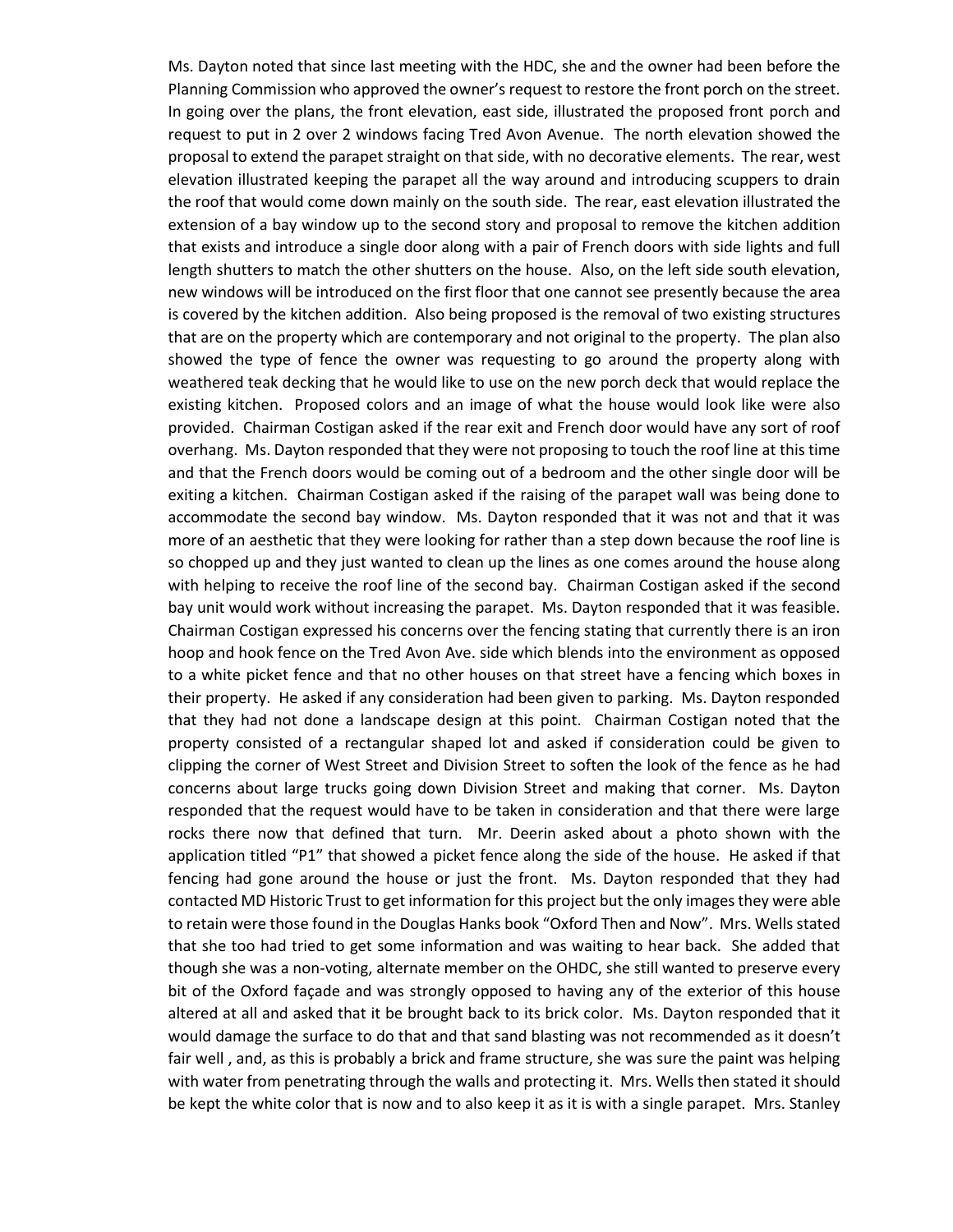agreed and that she too also liked the original step down parapet and thought it was indicative of the type of structure that was in Oxford. She also agreed with Chairman Costigan with regards to the iron fencing and thought it was attractive. Ms. Dayton pointed out that there is now an existing aluminum fence running down along the property. Chairman Costigan stated that was an unfortunate addition that did not match the older fence that is running along Tred Avon Avenue. Ms. Dayton asked if they go with black fencing that is aluminum as an acceptable alternative. Chairman Costigan responded that he would say the black hoop and spike fencing running along the Tred Avon Avenue side was not in bad shape and just needs painting. Ms. Dayton responded that she was talking about the fence extension around the entire property. Chairman Costigan stated he was not suggesting that, just the retention of the black iron fence in the front and if the owner wanted to do a non-matching board fence, he would not have any objection to that. Ms. Dayton noted that a simple white picket is their preference but it was helpful to know other preferences the commission may have. Chairman Costigan responded that their options are to match the existing fence out front or just leave it alone and as for the rest of the property, then can put up an Oxford wooden fence around it and it would look nice, but that he did not have a problem with the white picket fencing. His only problem was that there wasn't a single property on that side that has their front yard fenced in and that everyone in that area has front yards open to the street. In polling the group, Ms. Litty stated she was OK with whichever way the owner wanted to go. Mrs. Stanley liked the step down parapet and also the openness of the wrought iron fence and felt the rest of the project looked nice. Mr. Deerin stated that he had some sympathy for the step down of the parapet, that he didn't have a problem with the bay second story, that he liked the iron fence as it was not as obtrusive, and that the rest of the plan was fine, and he liked it. Mrs. Ingram agreed with the wrought iron fence being kept and agreed with Mrs. Stanley with regards to the parapet. Chairman Costigan asked Ms. Dayton if she wanted a vote on the application on if she wanted to come back with changes. Ms. Dayton asked for a vote and for the commission to tell both she and the applicant what they wanted. Mrs. Wells asked if they were voting on a color combination as well. Ms. Dayton responded that the colors would be off white and burgundy. Town Planner Maria Brophy spoke stating that the elevation drawing she had showed an off-yellowish color for the house with red shutters but that there was also a paint sample sheet that had the red color circled stating is was "bright red." Nick Cappella stated that the bright red color was for the roof. Ms. Dayton stated that the color of the main house will match the existing and be an off-white color and that the door will be a brick red color. As discussion continued it was later stated that the house would be between a beige and offwhite color. Mr. Deerin pointed out that these were major, important elements. Chairman Costigan suggested that a vote can be made on the plans subject to the applicant providing color samples. Mr. Deerin asked about the step down and if the commission would want to maintain the exact step down that is currently on the parapet. Ms. Dayton spoke stating that if she and the homeowner were not able to change that, she wasn't sure if they would want to carry it further. Mr. Deerin asked if this meant they would leave the parapet as it is, assuming the vote is for a step down. Ms. Dayton responded that was correct. With that, Chairman Costigan made a motion to approve the application to demolish a kitchen addition and non-historic shed and doghouse; construct a new rear deck, historic front porch, extend rear bay to second floor, restore historic windows, shutters, front door system, add new HVAC, new windows, and doors on first floor wing, and new bay, and eliminate the parapet request and add retaining and repairing the hoop spike fence out front. Mr. Deerin noted that they should reference the plans that were submitted in connection with the application itself dated October 18, 2021, in addition to requiring the paint colors with actual samples for approval before they are applied. Chairman Costigan amended his